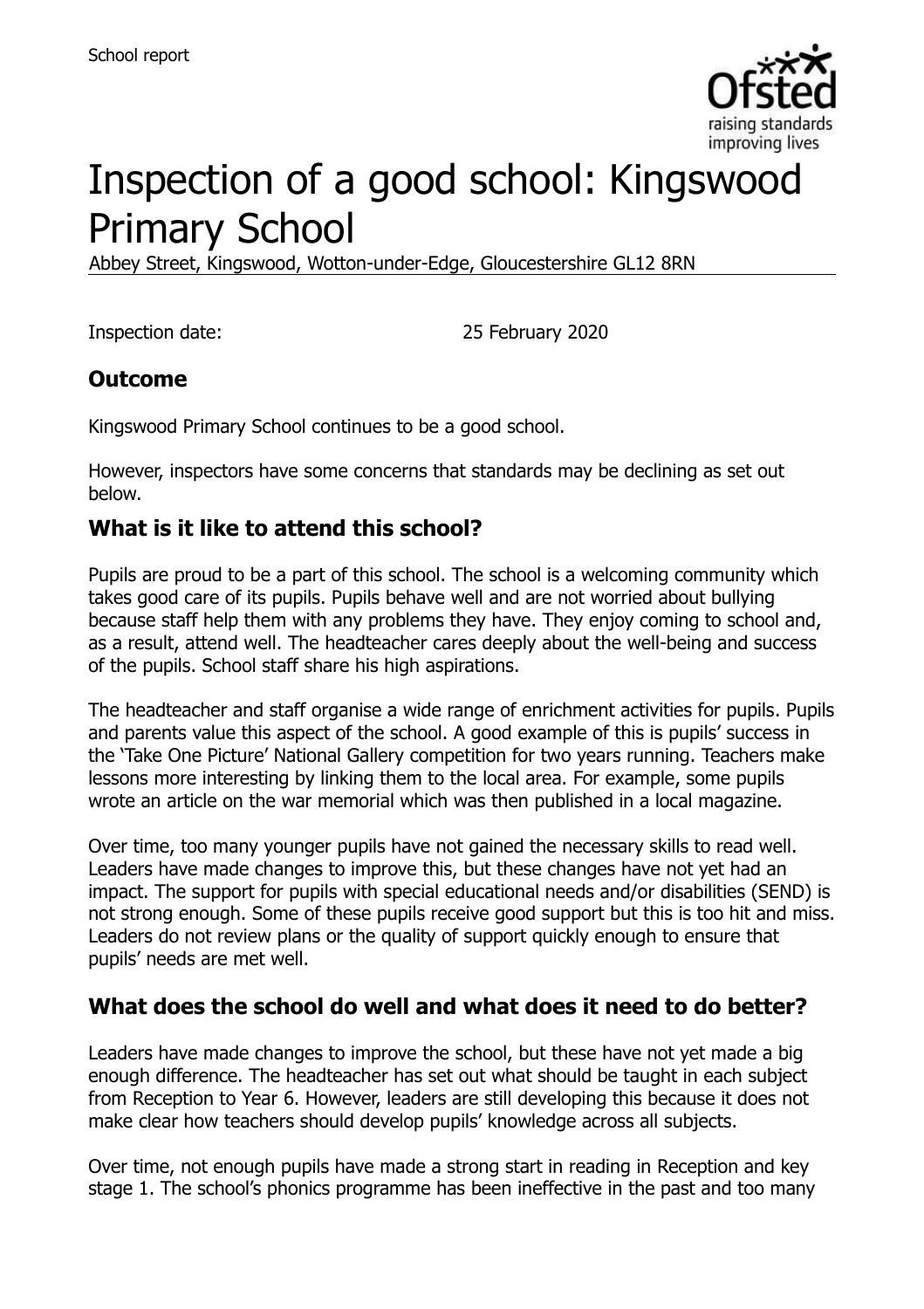

pupils have not made good progress. Leaders have identified pupils that need extra help to catch up but this has not happened quickly enough. Recent changes to improve this extra help have not yet made a difference. Some of these pupils catch up during key stage 2 and achieve well in reading. Nevertheless, their weakness in reading makes it more difficult for them to learn other subjects as well as they could.

Leaders have not assessed the needs of pupils with SEND and planned their support well enough. Systems are not effective enough and are not carried out with enough urgency. Work to help children catch up is not well planned and leaders do not know how effective this work is. This also affects leaders' work to support other pupils that need to catch up.

Mathematics is well planned across the school. The curriculum makes clear exactly what pupils will learn in each week, and how this learning builds on previous lessons. This starts in the Reception class and builds progressively to Year 6. Teachers provide resources and diagrams that help pupils to learn. There are frequent opportunities for pupils to practise and to apply their knowledge when reasoning and solving problems. Teachers are careful to provide opportunities for pupils to recall past learning in mathematics to reinforce their understanding. Pupils learn well in mathematics.

Pupils enjoy the way that teachers make what they are learning in history interesting. For example, they enjoy making a film or pottery. Pupils make a good start to learning history in the Reception class and within the topics they study each year. However, they do not always see the links between the work they are doing now and work they have learned in the past. This is because teachers have not ensured that one topic builds on what pupils have learned in other topics. This prevents them from making strong progress.

The school provides a broad range of wider curriculum opportunities for all pupils. This includes trips, Forest School, 'STEAM' days, whole-class music teaching, competitions and visitors to enhance their learning. These opportunities enable pupils to experience life beyond the school and prepare them well for the future. This is a strength of the school.

Pupils behave well and feel safe in school. They are not worried about bullying because it rarely happens and is dealt with effectively when it does.

# **Safeguarding**

The arrangements for safeguarding are effective.

The headteacher and staff know pupils and their families well. They do all they can to ensure that pupils are kept safe. There are good systems in place to check this work. The processes for checks on the suitability of staff are carried out effectively. Governors are vigilant in ensuring that these checks are carried out. Staff know when and how they should report any concerns. When concerns do occur, leaders follow up well. Pupils have a good understanding of how to keep themselves safe, including when using devices to go online. Staff are well trained and have the interests of pupils at heart.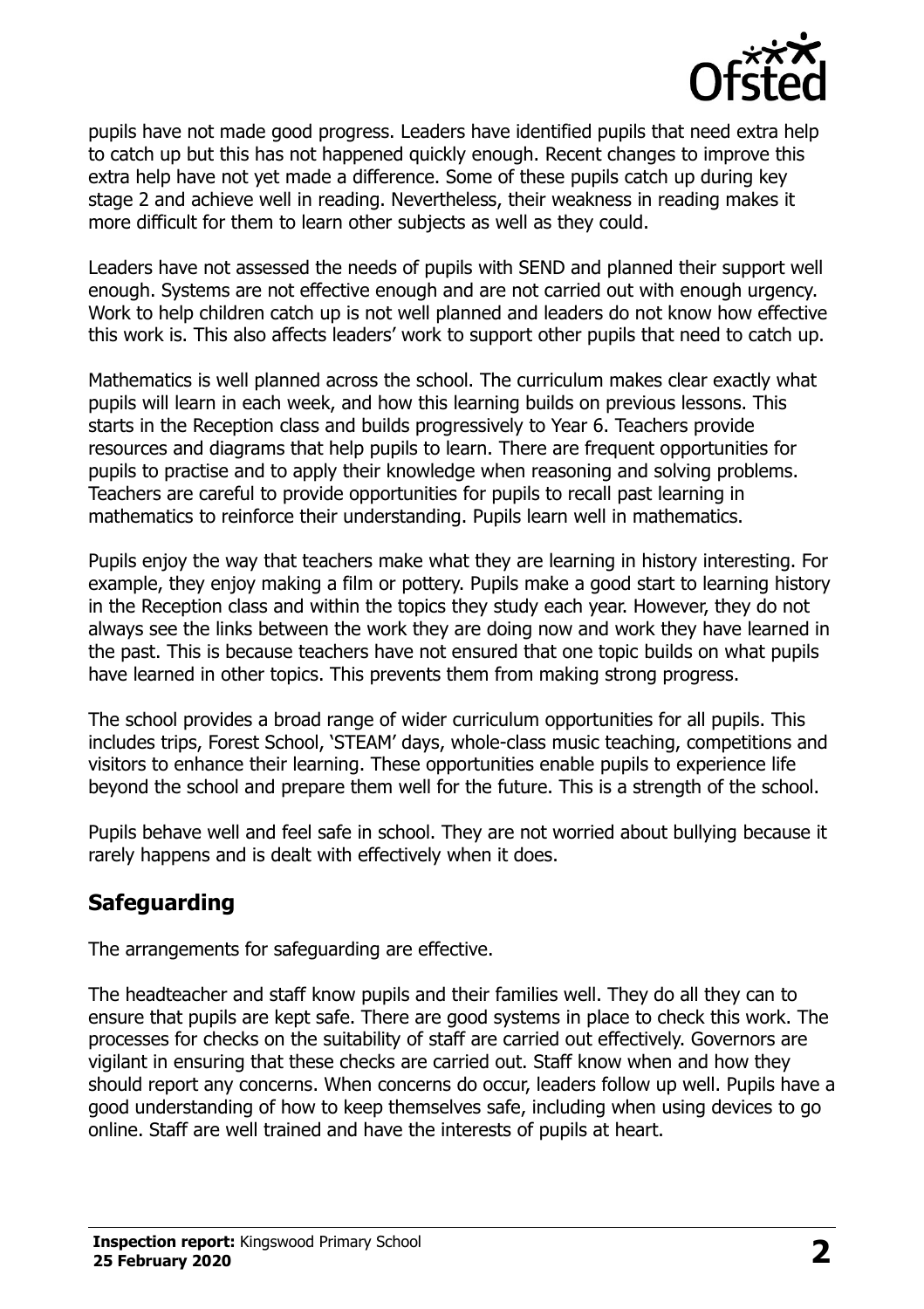

# **What does the school need to do to improve?**

# **(Information for the school and appropriate authority)**

- **Phonics teaching and support has not been effective enough in the past, particularly for** pupils who have fallen behind the school's phonics programme. Leaders have not put in place support for those pupils that need to catch up quickly enough. Leaders have recently changed both the phonics programme and the interventions used to support pupils. Leaders should continue to implement these changes quickly and rigorously so that phonics is taught effectively, pupils catch up and achieve well.
- **Pupils with SEND do not achieve as well as they should. Leaders are not using accurate** information about what pupils know, can do and understand to inform their work. Leaders must strengthen the systems for assessing, planning and the monitoring of support for pupils with SEND. Leaders should monitor all interventions carefully and adjust provision quickly if it is not effective.
- Leaders have a planned programme of curriculum development. In some subjects, the curriculum does yet make clear how pupils' skills and knowledge should develop over a sequence of learning. This reduces pupils' progress. Leaders should ensure that learning each subject is well sequenced so that pupils know more and remember more.

### **Background**

When we have judged a school to be good we will then normally go into the school about once every four years to confirm that the school remains good. This is called a section 8 inspection of a good or non-exempt outstanding school. We do not give graded judgements on a section 8 inspection. However, if we find some evidence that standards may be declining, then the next inspection will be a section 5 inspection. Usually this is within one to two years of the date of the section 8 inspection. If we have serious concerns about safeguarding, behaviour or the quality of education, we will convert the section 8 inspection to a section 5 inspection immediately.

This is the first section 8 inspection since we judged the school to be good on 14–15 January 2016.

#### **How can I feed back my views?**

You can use [Ofsted Parent View](https://parentview.ofsted.gov.uk/) to give Ofsted your opinion on your child's school, or to find out what other parents and carers think. We use Ofsted Parent View information when deciding which schools to inspect, when to inspect them and as part of their inspection.

The Department for Education has further quidance on how to complain about a school.

If you are the school and you are not happy with the inspection or the report, you can [complain to Ofsted.](https://www.gov.uk/complain-ofsted-report)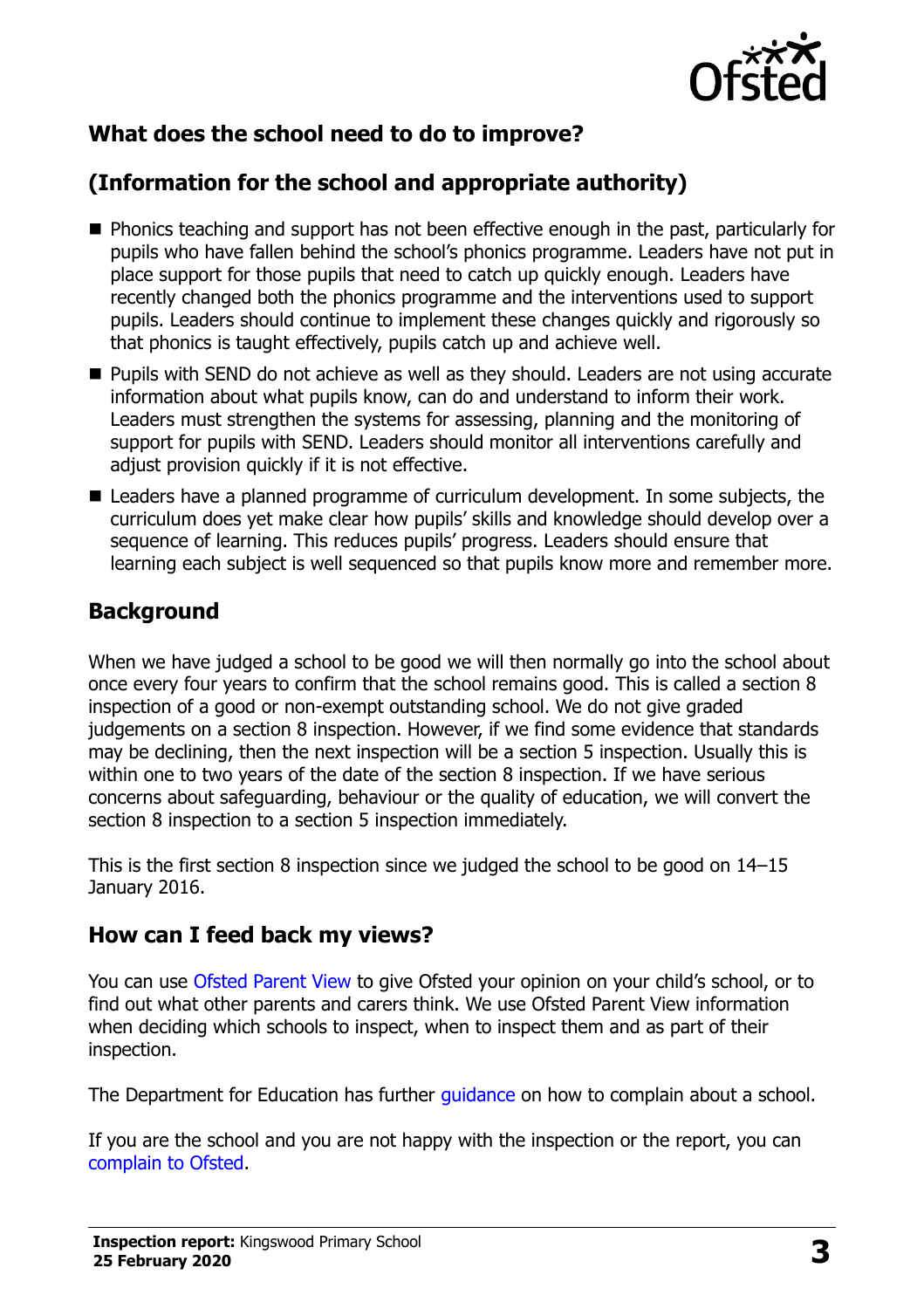

# **Further information**

You can search for [published performance information](http://www.compare-school-performance.service.gov.uk/) about the school.

In the report, '[disadvantaged pupils](http://www.gov.uk/guidance/pupil-premium-information-for-schools-and-alternative-provision-settings)' refers to those pupils who attract government pupil premium funding: pupils claiming free school meals at any point in the last six years and pupils in care or who left care through adoption or another formal route.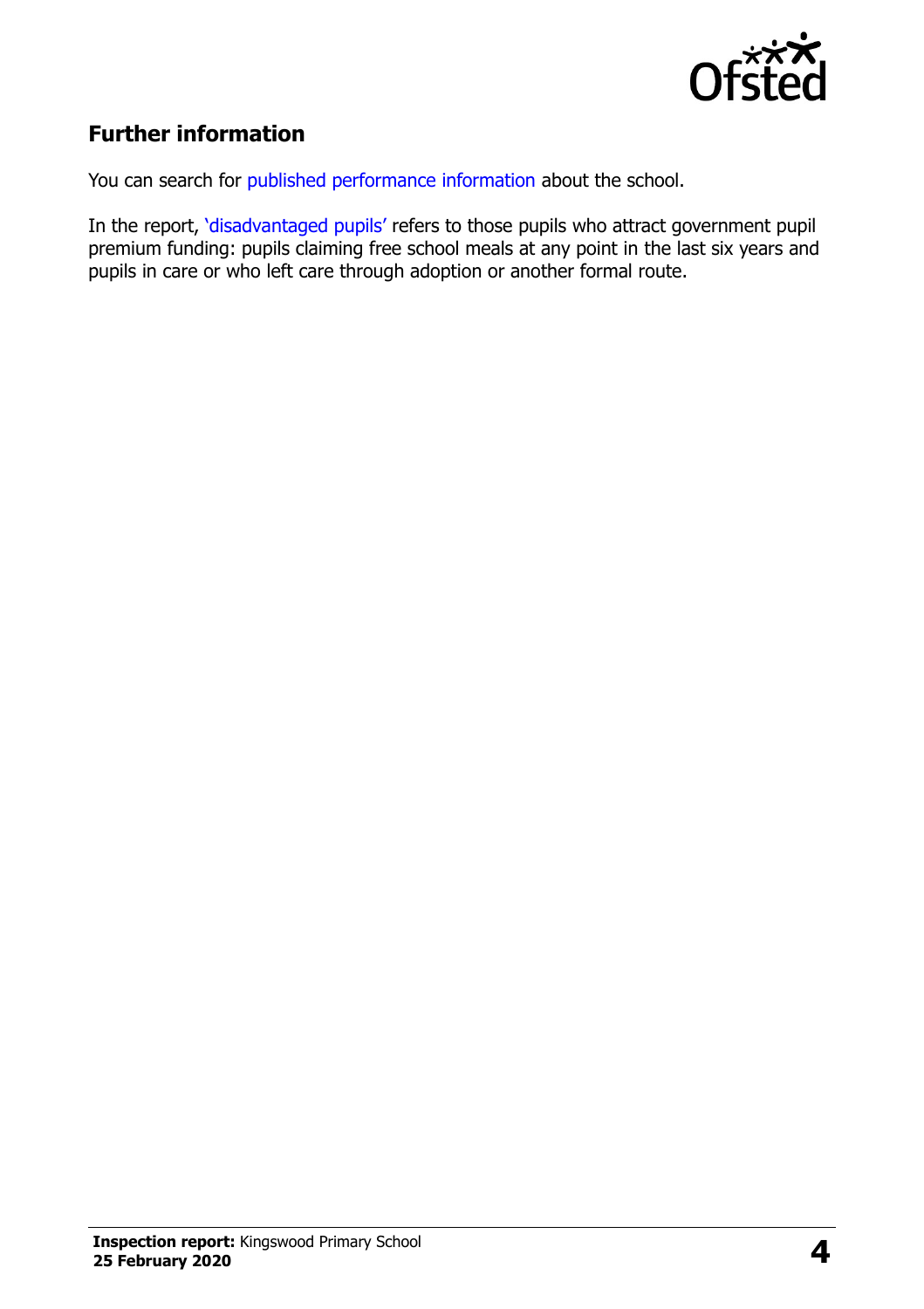

### **School details**

| Unique reference number             | 115529                                                                  |
|-------------------------------------|-------------------------------------------------------------------------|
| <b>Local authority</b>              | Gloucestershire                                                         |
| <b>Inspection number</b>            | 10058416                                                                |
| <b>Type of school</b>               | Primary                                                                 |
| <b>School category</b>              | Maintained                                                              |
| Age range of pupils                 | 4 to 11                                                                 |
| <b>Gender of pupils</b>             | Mixed                                                                   |
| Number of pupils on the school roll | 119                                                                     |
| <b>Appropriate authority</b>        | The governing body                                                      |
| <b>Chair of governing body</b>      | <b>Mrs Holly Simkiss</b>                                                |
| <b>Headteacher</b>                  | Mr Dan Johnson                                                          |
| Website                             | www.kingswoodprimaryschool.co.uk                                        |
| Date of previous inspection         | 14–15 January 2016, under section 8 of the<br><b>Education Act 2005</b> |

# **Information about this school**

- Kingswood Primary School is a smaller than average-sized school with mixed-age classes.
- The headteacher has been in post since before the last inspection.
- There is a breakfast and after-school club on site which is managed separately.
- The governing body has a full complement of governors and organises its work through three committees.

# **Information about this inspection**

- During the inspection we spoke with pupils, teachers and other school staff. The lead inspector met a group of school governors and spoke with a representative from the local authority.
- A range of school documentation was considered, including leaders' development plans, curriculum documents and safeguarding information.
- The lead inspector considered responses to Ofsted's questionnaire, Parent View. He also considered responses to the staff and pupil survey.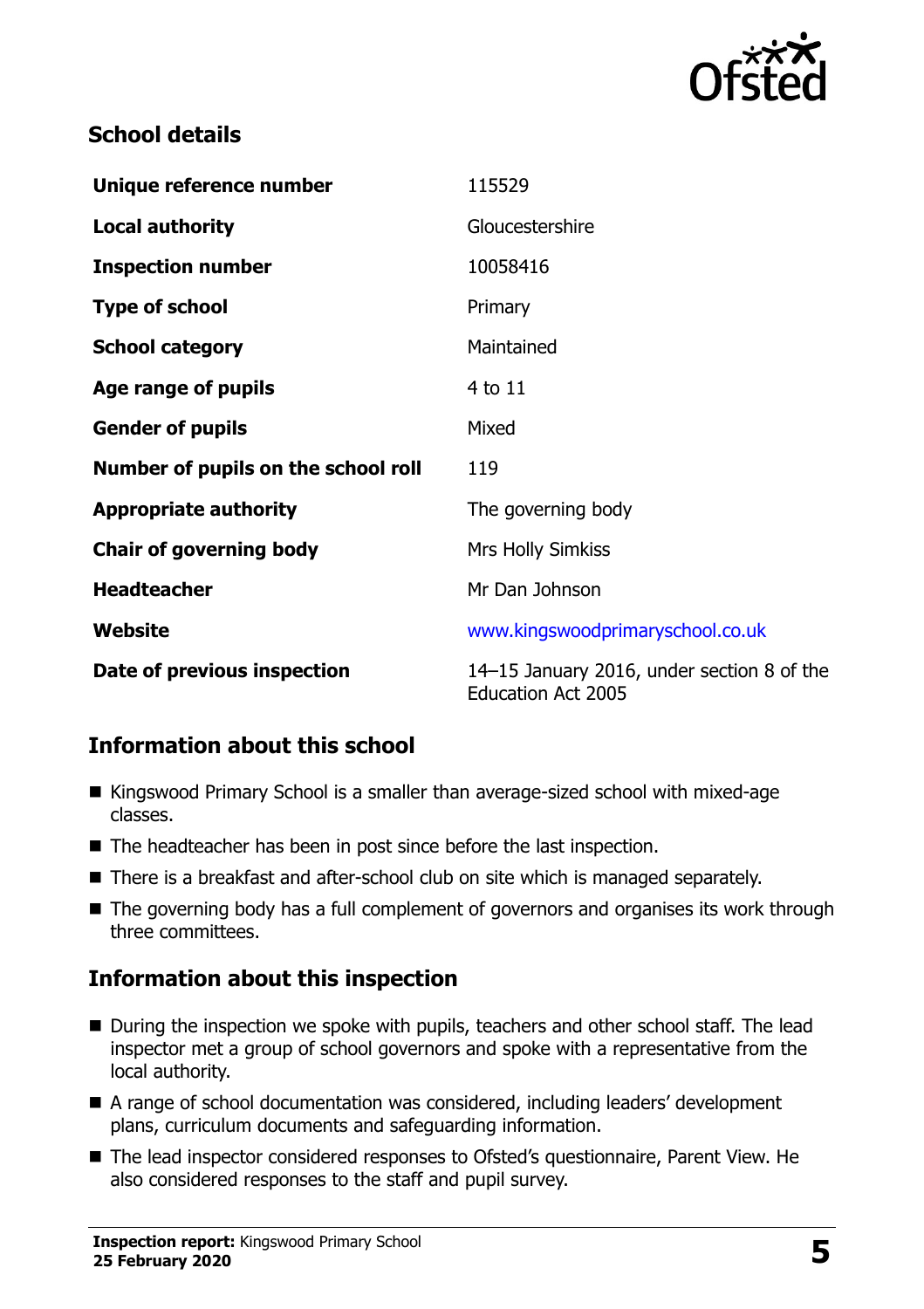

■ The team conducted deep dives in reading, mathematics and history. As part of these deep dives we interviewed leaders, visited lessons, reviewed curriculum information, examined pupils' work, and had discussions with pupils, teachers and teaching assistants.

#### **Inspection team**

Tom Morrison, lead inspector **Ofsted Inspector** 

Faye Bertham **Contract Contract Contract Contract Contract Contract Contract Contract Contract Contract Contract Contract Contract Contract Contract Contract Contract Contract Contract Contract Contract Contract Contract C**